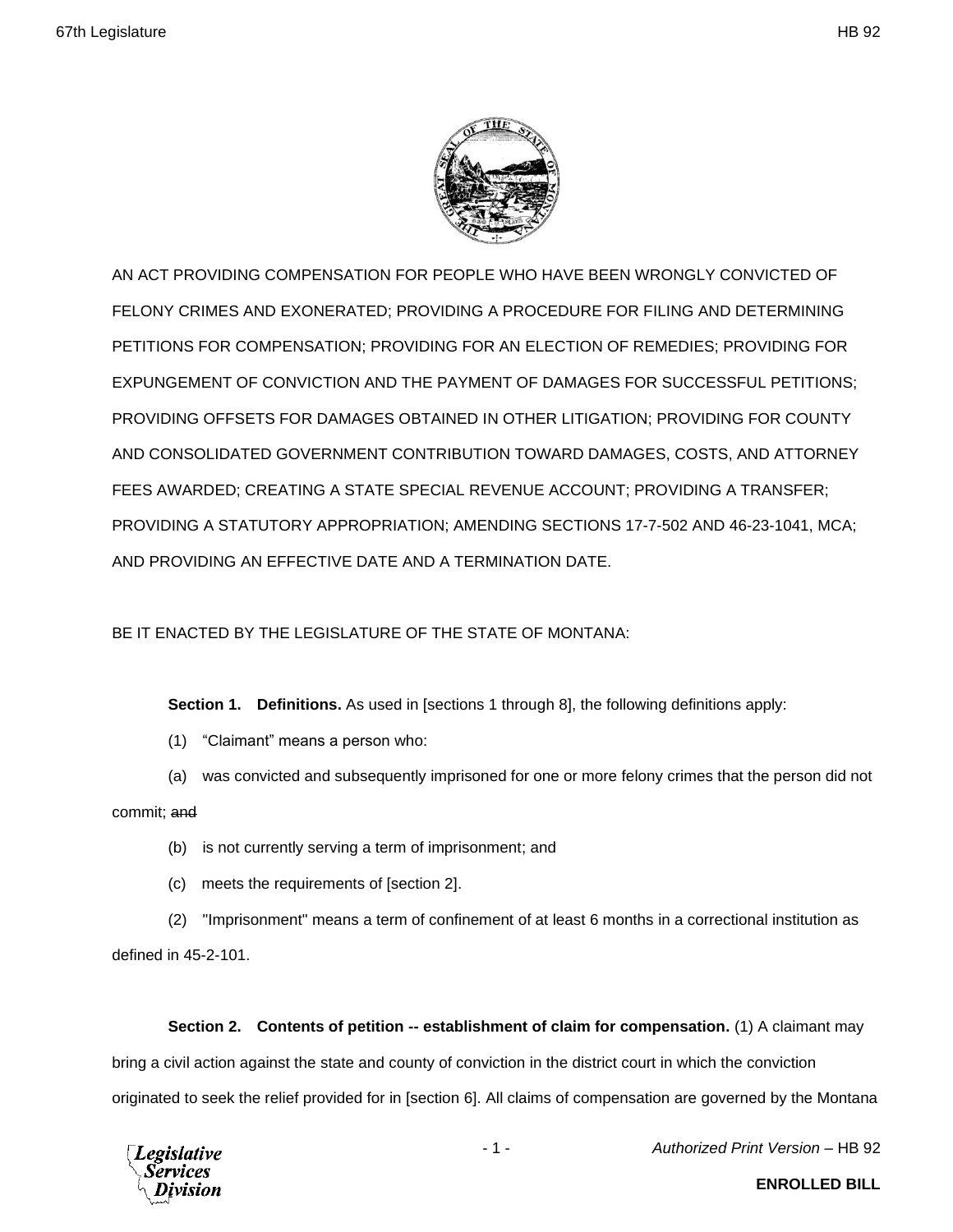Rules of Civil Procedure. The claim must be:

(a) accompanied by a statement of facts explaining the basis of the claim, including a proffer establishing actual innocence;

(b) written and verified by the claimant under penalty of perjury; and

(c) filed within a period of 3 years after:

(i) dismissal of the criminal charges against the claimant or a finding of not guilty on retrial; or

(ii) the grant of a pardon to the claimant if the pardon is based on innocence for the act that was the basis of the conviction.

(2) A claimant convicted, imprisoned, and released from custody before July 1, 2021, who intends to bring an action under [sections 1 through 8] shall commence the action no later than July 1, 2024.

(3) All pleadings must be captioned as follows: "In the matter of the wrongful conviction of [name of claimant]."

(4) (a) A claimant who meets the criteria in subsection (1) and intends to bring an action under [sections 1 through 8] must receive a transition assistance grant of \$5,000 from the department of corrections within 30 days of the claimant's release from imprisonment.

(b) The claimant shall verify by affidavit filed with the department of corrections that the claimant satisfies the requirements set forth in subsection (1), under penalty of perjury.

(c) If the claimant fails to file a claim within the time period described in this section, or if the claim is denied by the district court, the claimant shall reimburse the state in the amount of \$5,000 within 1 year following receipt of the grant money.

**Section 3. Election of remedies.** (1) To be eligible to receive relief under [section 2], the claimant shall affirmatively waive any and all other remedies, causes of action, and other forms of relief or compensation against the state, any political subdivision of the state, and their officers, employees, agents, and volunteers related to the claimant's wrongful conviction and imprisonment. This waiver includes all state, common law, and federal claims for relief, including claims pursuant to 42 U.S.C. 1983. The claimant shall execute a release of all claims against the state, any political subdivision of the state, and their officers, employees, agents and volunteers arising from the facts contained in the petition prior to the payment of any damages or compensation



**ENROLLED BILL**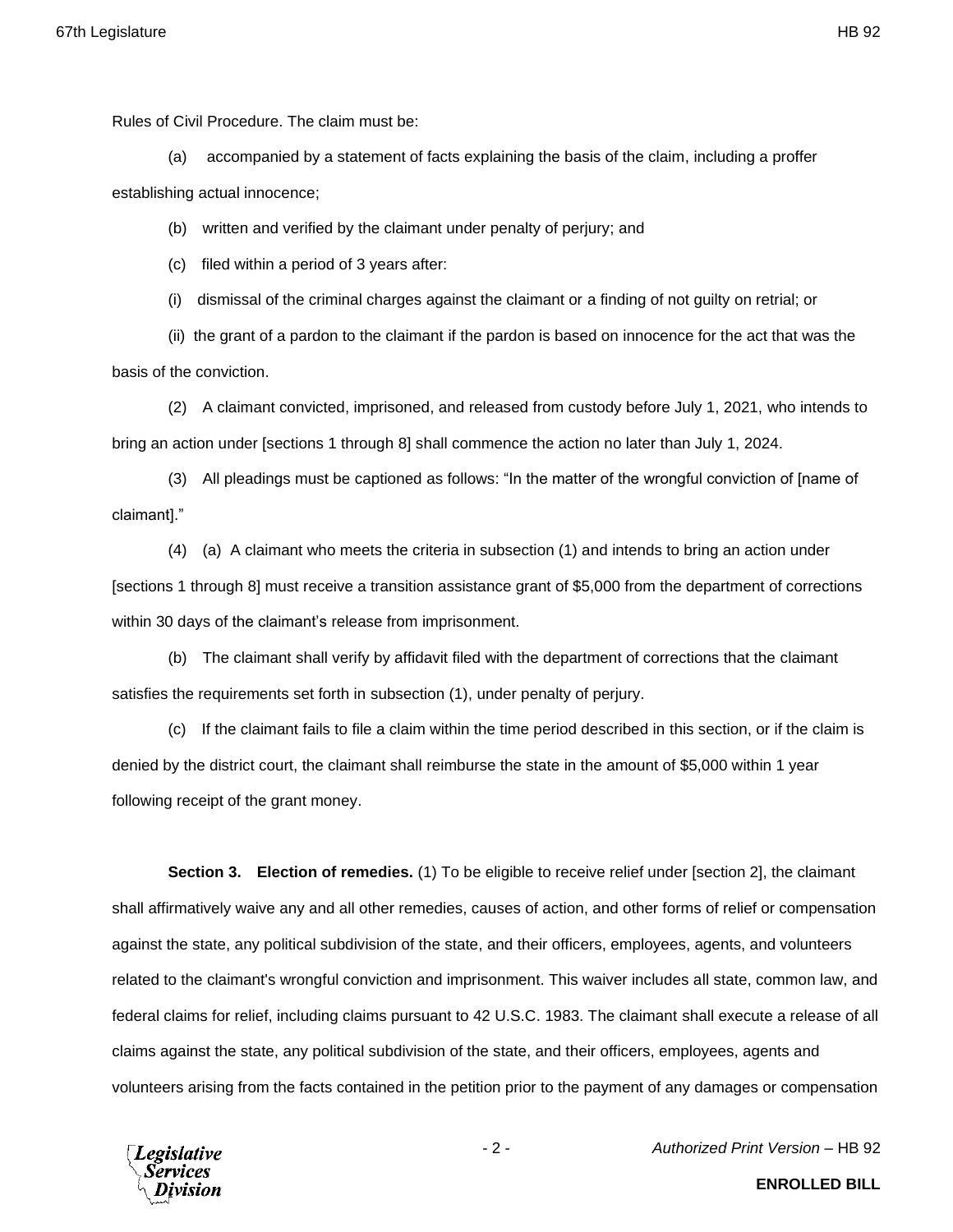or the receipt of a housing voucher under [section 6].

(2) An individual who has a legal proceeding pending or in which judgment has been entered in state or federal court seeking damages or relief for wrongful conviction or imprisonment based on facts that could establish a cognizable claim pursuant to [sections 1 through 8] may not bring a claim under [section 2].

**Section 4. Commencement of proceedings -- burden of proof.** (1) A claimant is entitled to a hearing in district court as expeditiously as possible after filing a claim for compensation.

(2) A claim filed pursuant to [sections 1 through 8] must be served on the department of justice and the county of conviction. The department shall provide a defense for the state and the county of conviction shall provide its own defense for claims filed under [sections 1 through 8].

(3) A claim filed under [sections 1 through 8] must be tried by a jury unless a jury trial is waived upon agreement of the parties.

(4) If a claimant dies prior to filing or during pendency of a claim under [sections 1 through 8], the person's estate may file or maintain a claim pursuant to [sections 1 through 8].

(5) The claimant must prove by a preponderance of the evidence that:

(a) the claimant did not commit the crime or crimes for which the claimant was convicted, did not aid, abet, or act as an accomplice or accessory to a person who committed the acts that were the basis of the conviction, and did not commit a lesser offense necessarily included in the crime for which the claimant was convicted;

(b) the claimant did not commit perjury under 45-7-201, fabricate evidence, or by the claimant's own conduct cause or bring about the conviction. A confession or admission that is later found to be false or a guilty plea that is withdrawn does not constitute committing perjury, fabricating evidence, or causing or bringing about the conviction, and 45-7-201 does not apply.

(c) (i) the claimant's conviction was reversed or vacated and either the claimant was not retried and the charges were dismissed, or the claimant was retried and was found not guilty, and the basis for reversing or vacating the conviction was not legal error unrelated to factual innocence; or

(ii) the claimant was pardoned by the board of pardons and parole or the governor on the grounds that the claimant was innocent of the act for which the claimant was convicted.



- 3 - *Authorized Print Version* – HB 92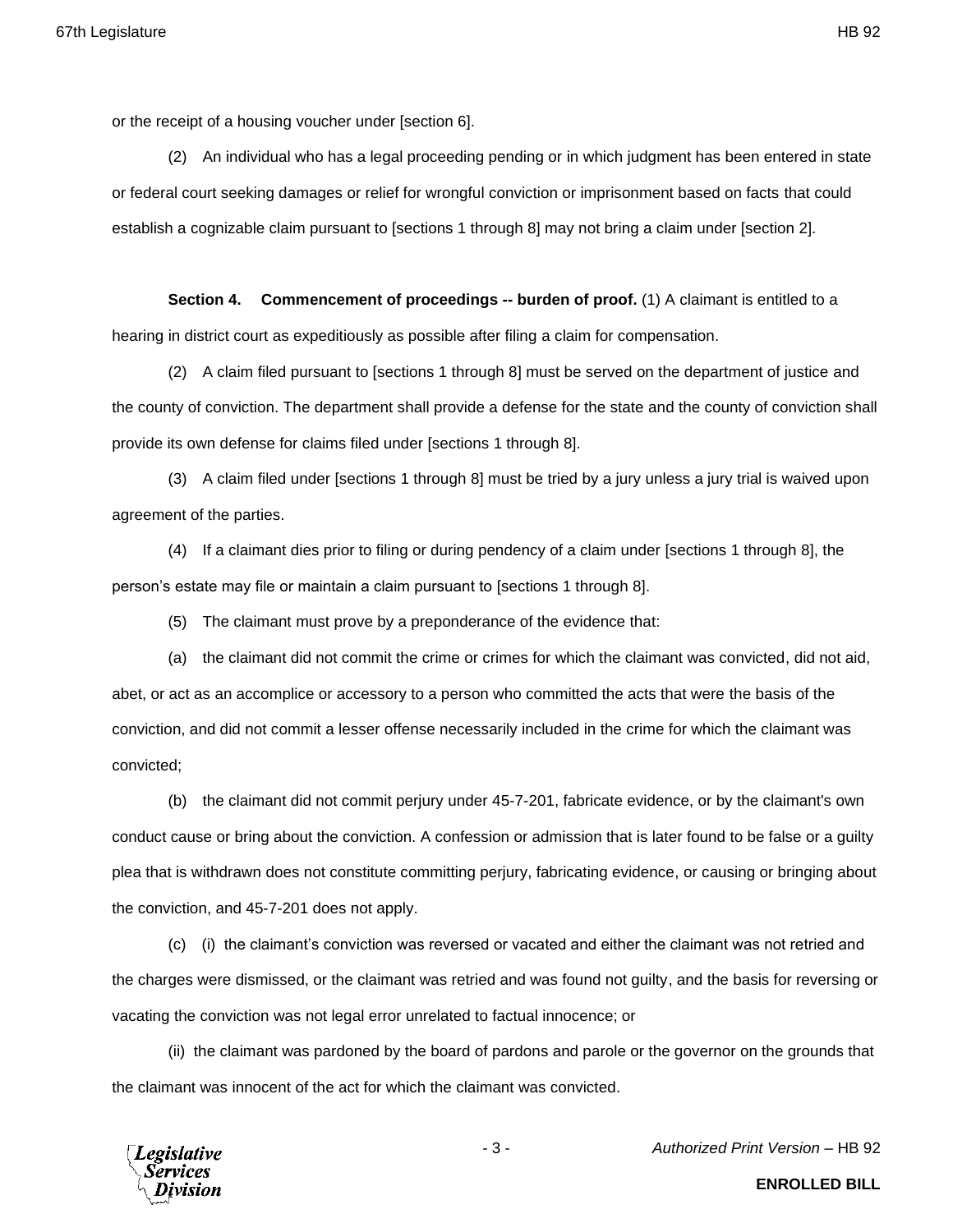(6) The court, in exercising its discretion regarding the weight and admissibility of evidence submitted under this section, may in the interest of justice give due consideration to difficulties of proof caused by the passage of time, the death or unavailability of witnesses, the destruction of evidence, or other factors not caused by claimants, the state, the county of conviction, or those acting on their behalf.

(7) If the court finds that the claimant is entitled to judgment, the court shall enter a certificate of innocence finding that the claimant is innocent of all crimes for which the claimant was mistakenly convicted. The clerk of the court shall send a certified copy of the certificate of innocence and the judgment to the department of justice and the county of conviction for payment pursuant to [sections 1 through 8].

(8) The decision of the district court may be appealed directly to the supreme court.

**Section 5. Expungement.** (1) Upon entry of a certificate of innocence, the court shall order the associated convictions and arrest records expunged and purged from all applicable systems, including both electronic and hard copy systems. The court shall enter the expungement order regardless of whether the claimant has prior criminal convictions in other cases that are not the subject of the claim for compensation.

- (2) The order of expungement must state:
- (a) the claimant's current full name;

(b) the claimant's full name at the time of arrest and conviction, if different from the claimant's current name;

- (c) the claimant's sex, race, and date of birth;
- (d) the crime for which the claimant was arrested and convicted;
- (e) the date of the claimant's arrest and the date of the claimant's conviction; and

(f) the identity of the arresting law enforcement authority and the identity of the district court that rendered the conviction.

(3) The order of expungement also must direct the department of justice to purge the conviction and arrest information from the central repository of the criminal justice information network and all applicable databases. The clerk of the court shall send a certified copy of the order to the department of justice for immediate action, and the department shall carry out the order and notify the federal bureau of investigation, the department of corrections, and any other criminal justice agency that may have a record of the conviction



- 4 - *Authorized Print Version* – HB 92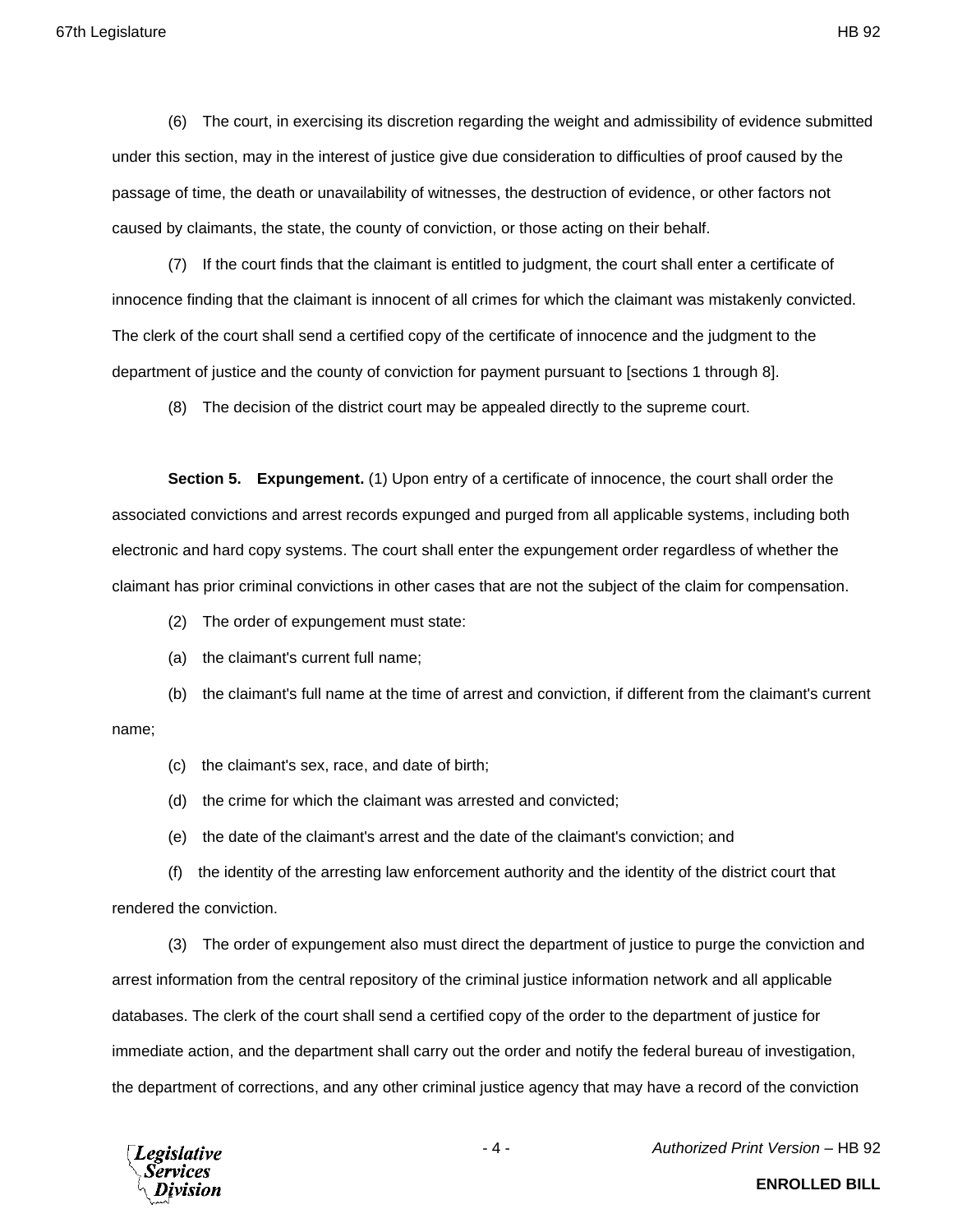and arrest. The department of justice shall provide confirmation of the action to the court.

(4) If a certificate of innocence and an order of expungement are entered, the claimant must be treated as not having been arrested or convicted of the crime or crimes to which the certificate of innocence applies.

(5) (a) Upon entry of a certificate of innocence:

(i) the court shall order the expungement and destruction of any associated biological samples from the claimant. The order must state the information required to be expunged and destroyed.

(ii) the court shall seal all district court records regarding the conviction. The district court records are only available upon a good cause finding by the court.

(iii) the clerk of the court shall send a certified copy of the order to the department of justice, which must carry out the order and provide confirmation of the action to the court.

(b) The department is not required to expunge and destroy any samples record associated with the claimant related to an offense other than the offense or offenses for which the court has entered a certificate of innocence.

(6) The decision to grant or deny a certificate of innocence does not have a res judicata effect on any other criminal proceedings involving the claimant.

**Section 6. Damages.** (1) Damages, except as provided in subsection (3), awarded under this section are:

(a) \$60,000 for each year of imprisonment; and

(b) \$25,000 for each additional year served on parole or probation supervision or for each additional year the claimant was required to register as a sexual or violent offender, whichever is greater.

(2) Compensation awarded under [sections 1 through 8] is not subject to the monetary limitation under 2-9-108.

(3) All damages must be paid out of the account provided for in [section 8].

(4) A claimant is not entitled to receive compensation for any period of imprisonment during which the claimant was concurrently serving a sentence for a conviction of another crime for which the claimant was lawfully convicted and incarcerated.



- 5 - *Authorized Print Version* – HB 92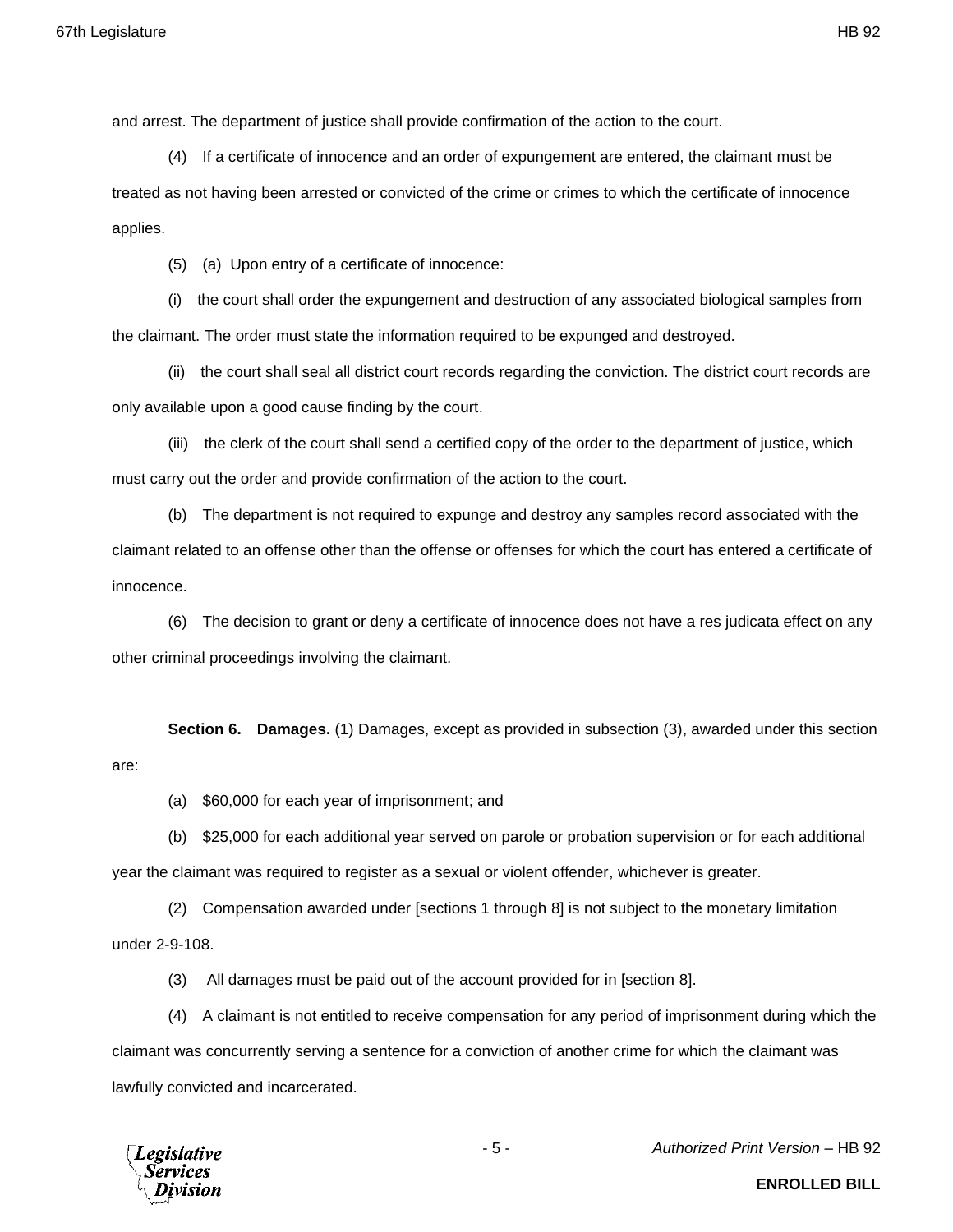(5) (a) Except as provided in subsection (5)(b), the court shall order that the award be paid as a combination of an initial payment not to exceed \$100,000 or 25% of the award, whichever is greater, and the remainder as an annuity not to exceed \$80,000 a year.

(b) (i) On July 1 of each year, the award increases by an amount equal to the percentage increase, if any, for the preceding calendar year in the annual average consumer price index for urban wage earners, compiled by the bureau of labor statistics of the United States department of labor or its successor agency.

(ii) The amount for any partial year must be prorated in order to compensate only for the portion of the year when the claimant was incarcerated.

(c) The claimant shall designate a beneficiary or beneficiaries for the annuity by filing a beneficiary designation with the court.

(d) The court may order that the award be paid in one lump sum if the court finds that it is in the best interests of the claimant.

(6) (a) In addition to the damages awarded pursuant to subsection (1), a claimant:

(i) is entitled to receive costs, including but not limited to the actual cost of all expenses reasonably incurred in an action brought pursuant to [sections 1 through 8], and reasonable attorney fees, not to exceed a total of \$25,000;

(ii) is entitled to up to 2 years of tuition assistance at any unit or campus of the Montana university system, which must be used during the first 5 years after receiving a damages award; and

(iii) is entitled to 1 year of state-funded medical insurance.

(b) All funds received by the claimant and the value of services provided, except any attorney fees retained by counsel, are exempt from state income taxes.

(7) The department of corrections shall provide a housing voucher pursuant to 46-23-1041 to the claimant while an action under [sections 1 through 8] is pending.

**Section 7. Offset provision.** In the event the waiver or release provided under [section 3(1)] is held invalid in whole or in part for any reason:

(1) if, at the time of an award of monetary damages or compensation under [section 6], the claimant has also been awarded damages against the state, a political subdivision, or their officers, employees, agents,



- 6 - *Authorized Print Version* – HB 92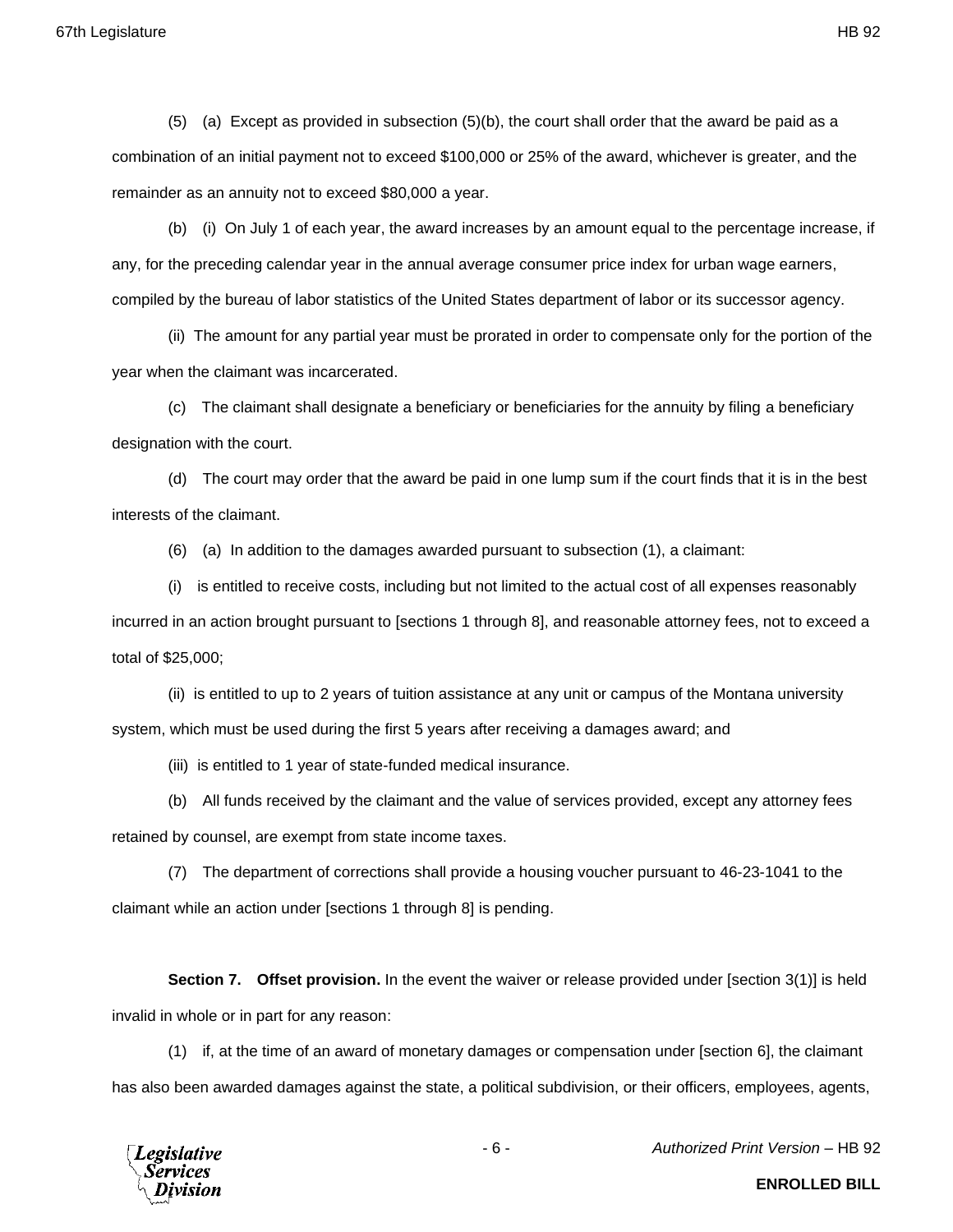or volunteers in a civil action related to the claimant's same wrongful conviction or imprisonment, including any settlement, the amount awarded under [section 6] must be reduced by the amount of damages or compensation previously awarded; and

(2) if, after the time of an award of monetary damages or compensation under [section 6], the claimant is awarded damages against the state, a political subdivision, or their officers, employees, agents, or volunteers in a civil action related to the claimant's same wrongful conviction or imprisonment, including any settlement, the claimant shall reimburse to the state or a political subdivision of the state any amount awarded under [section 6].

**Section 8. Exoneree compensation fund.** (1) There is an account in the state special revenue fund established in 17-2-102 known as the exoneree compensation fund.

(2) Money in this account may be used only to pay compensation awarded under [sections 1 through 8].

(3) (a) Funds in the account may come from grants, gifts, donations, fund transfers, and funds received from counties and consolidated local governments.

(b) The county or consolidated government where the exoneree was convicted is responsible for 75% of the damages, costs of medical insurance and tuition, costs, and attorney fees awarded to a claimant.

(c) The department of administration shall invoice the responsible county or consolidated government no later than 30 days from the appeal deadline, if no appeal is filed, or no later than 30 days from entry of remittitur by the Montana supreme court.

(d) The county or consolidated local government shall remit payment to the state no later than 30 days of receipt of the invoice.

(4) The money in the account may be invested pursuant to Title 17, chapter 6. The income and earnings on the account must be deposited in the account.

(5) Funds in the account are statutorily appropriated, as provided in 17-7-502, to the department of administration for payment of damages, costs of medical insurance and tuition, costs, and attorney fees awarded pursuant to [section 6].



- 7 - *Authorized Print Version* – HB 92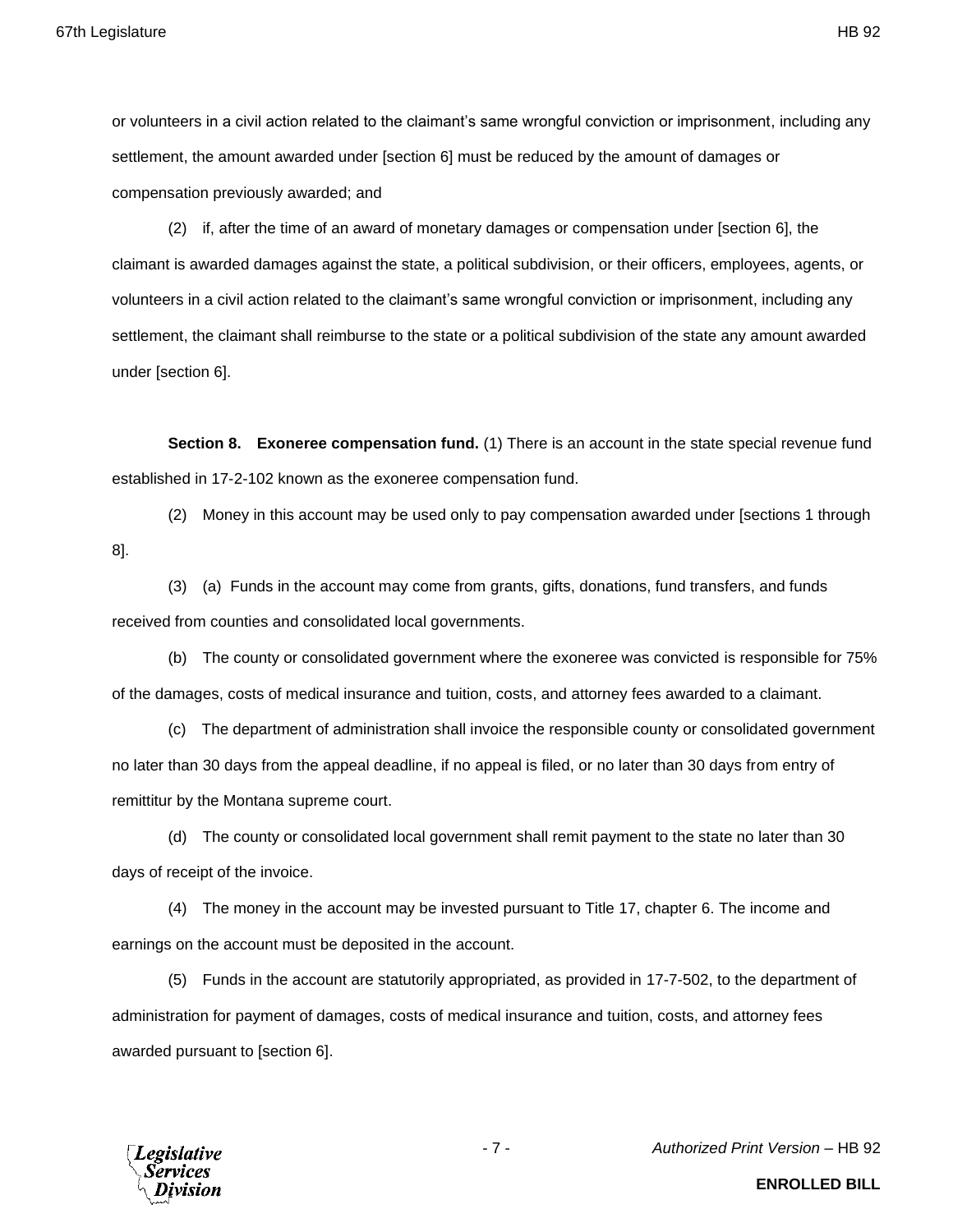**Section 9.** Section 17-7-502, MCA, is amended to read:

"**17-7-502. Statutory appropriations -- definition -- requisites for validity.** (1) A statutory appropriation is an appropriation made by permanent law that authorizes spending by a state agency without the need for a biennial legislative appropriation or budget amendment.

(2) Except as provided in subsection (4), to be effective, a statutory appropriation must comply with both of the following provisions:

(a) The law containing the statutory authority must be listed in subsection (3).

(b) The law or portion of the law making a statutory appropriation must specifically state that a statutory appropriation is made as provided in this section.

(3) The following laws are the only laws containing statutory appropriations: 2-17-105; 5-11-120; 5-11- 407; 5-13-403; 5-13-404; 7-4-2502; 10-1-108; 10-1-1202; 10-1-1303; 10-2-603; 10-2-807; 10-3-203; 10-3-310; 10-3-312; 10-3-314; 10-3-802; 10-3-1304; 10-4-304; 15-1-121; 15-1-218; 15-31-1004; 15-31-1005; 15-35-108; 15-36-332; 15-37-117; 15-39-110; 15-65-121; 15-70-101; 15-70-130; 15-70-433; 16-11-119; 16-11-509; 17-3- 106; 17-3-212; 17-3-222; 17-3-241; 17-6-101; 17-7-215; 18-11-112; 19-3-319; 19-3-320; 19-6-404; 19-6-410; 19-9-702; 19-13-604; 19-17-301; 19-18-512; 19-19-305; 19-19-506; 19-20-604; 19-20-607; 19-21-203; 20-8- 107; 20-9-534; 20-9-622; 20-9-905; 20-26-617; 20-26-1503; 22-1-327; 22-3-116; 22-3-117; 22-3-1004; 23-4- 105; 23-5-306; 23-5-409; 23-5-612; 23-7-301; 23-7-402; 30-10-1004; 37-43-204; 37-50-209; 37-54-113; 39-71- 503; 41-5-2011; 42-2-105; 44-4-1101; 44-12-213; 44-13-102; [section 8]; 50-1-115; 53-1-109; 53-6-148; 53-9- 113; 53-24-108; 53-24-206; 60-11-115; 61-3-321; 61-3-415; 67-1-309; 69-3-870; 69-4-527; 75-1-1101; 75-5- 1108; 75-6-214; 75-11-313; 75-26-308; 76-13-151; 76-13-150; 76-17-103; 76-22-109; 77-1-108; 77-2-362; 80- 2-222; 80-4-416; 80-11-518; 80-11-1006; 81-1-112; 81-1-113; 81-7-106; 81-7-123; 81-10-103; 82-11-161; 85-2- 526; 85-20-1504; 85-20-1505; [ 85-25-102]; 87-1-603; 90-1-115; 90-1-205; 90-1-504; 90-6-331; and 90-9-306.

(4) There is a statutory appropriation to pay the principal, interest, premiums, and costs of issuing, paying, and securing all bonds, notes, or other obligations, as due, that have been authorized and issued pursuant to the laws of Montana. Agencies that have entered into agreements authorized by the laws of Montana to pay the state treasurer, for deposit in accordance with 17-2-101 through 17-2-107, as determined by the state treasurer, an amount sufficient to pay the principal and interest as due on the bonds or notes have statutory appropriation authority for the payments. (In subsection (3): pursuant to sec. 10, Ch. 360, L. 1999, the



- 8 - *Authorized Print Version* – HB 92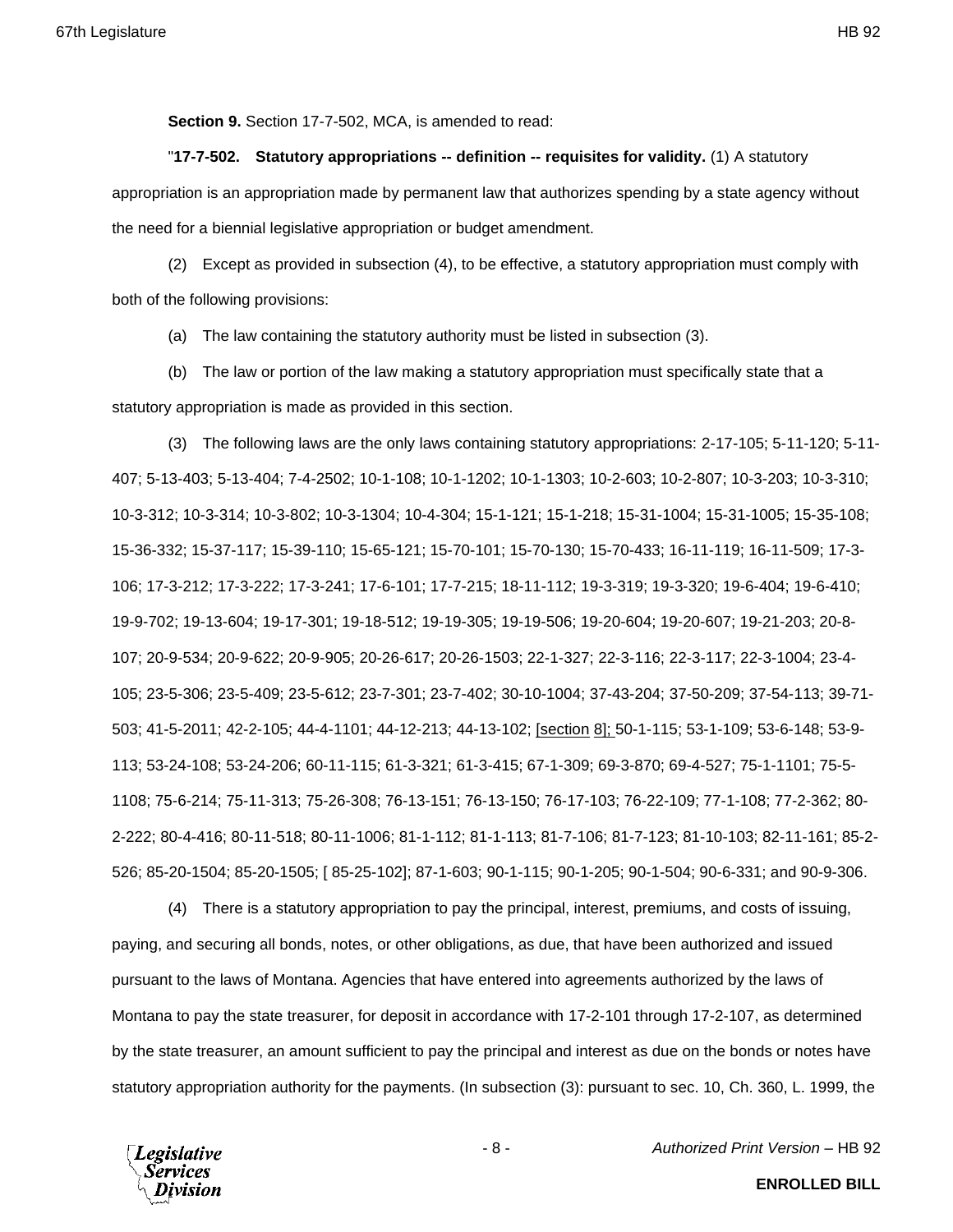inclusion of 19-20-604 terminates contingently when the amortization period for the teachers' retirement system's unfunded liability is 10 years or less; pursuant to sec. 73, Ch. 44, L. 2007, the inclusion of 19-6-410 terminates contingently upon the death of the last recipient eligible under 19-6-709(2) for the supplemental benefit provided by 19-6-709; pursuant to sec. 27, Ch. 285, L. 2015, and sec. 1, Ch. 292, L. 2015, the inclusion of 53-9-113 terminates June 30, 2021; pursuant to sec. 6, Ch. 291, L. 2015, the inclusion of 50-1-115 terminates June 30, 2021; pursuant to sec. 5, Ch. 383, L. 2015, the inclusion of 85-25-102 is effective on occurrence of contingency; pursuant to sec. 6, Ch. 423, L. 2015, the inclusion of 22-3-116 and 22-3-117 terminates June 30, 2025; pursuant to sec. 33, Ch. 457, L. 2015, the inclusion of 20-9-905 terminates December 31, 2023; pursuant to sec. 12, Ch. 55, L. 2017, the inclusion of 37-54-113 terminates June 30, 2023; pursuant to sec. 4, Ch. 122, L. 2017, the inclusion of 10-3-1304 terminates September 30, 2025; pursuant to sec. 55, Ch. 151, L. 2017, the inclusion of 30-10-1004 terminates June 30, 2021; pursuant to sec. 1, Ch. 213, L. 2017, the inclusion of 90-6-331 terminates June 30, 2027; pursuant to secs. 5, 8, Ch. 284, L. 2017, the inclusion of 81-1-112, 81-1-113, and 81-7-106 terminates June 30, 2023; pursuant to sec. 1, Ch. 340, L. 2017, the inclusion of 22-1-327 terminates July 1, 2023; pursuant to sec. 10, Ch. 374, L. 2017, the inclusion of 76-17- 103 terminates June 30, 2027; pursuant to sec. 5, Ch, 50, L. 2019, the inclusion of 37-50-209 terminates September 30, 2023; pursuant to sec. 1, Ch. 408, L. 2019, the inclusion of 17-7-215 terminates June 30, 2029; pursuant to secs. 11, 12, and 14, Ch. 343, L. 2019, the inclusion of 15-35-108 terminates June 30, 2027; pursuant to sec. 7, Ch. 465, L. 2019, the inclusion of 85-2-526 terminates July 1, 2023; and pursuant to sec. 5, Ch. 477, L. 2019, the inclusion of 10-3-802 terminates June 30, 2023.)"

**Section 10.** Section 46-23-1041, MCA, is amended to read:

"**46-23-1041. Rental vouchers.** (1) If the department does not approve an offender's parole plan because the offender is unable to secure suitable living arrangements, the department may provide rental vouchers to the offender for a period not to exceed 3 months if the rental assistance will result in an approved parole plan.

(2) The department shall provide a rental voucher to a claimant if required by [section 6(7)].

 $(2)(3)$  The voucher provided pursuant to subsection (1) must be provided in conjunction with additional transition support that enables the offender to participate in programs and services, including but not



- 9 - *Authorized Print Version* – HB 92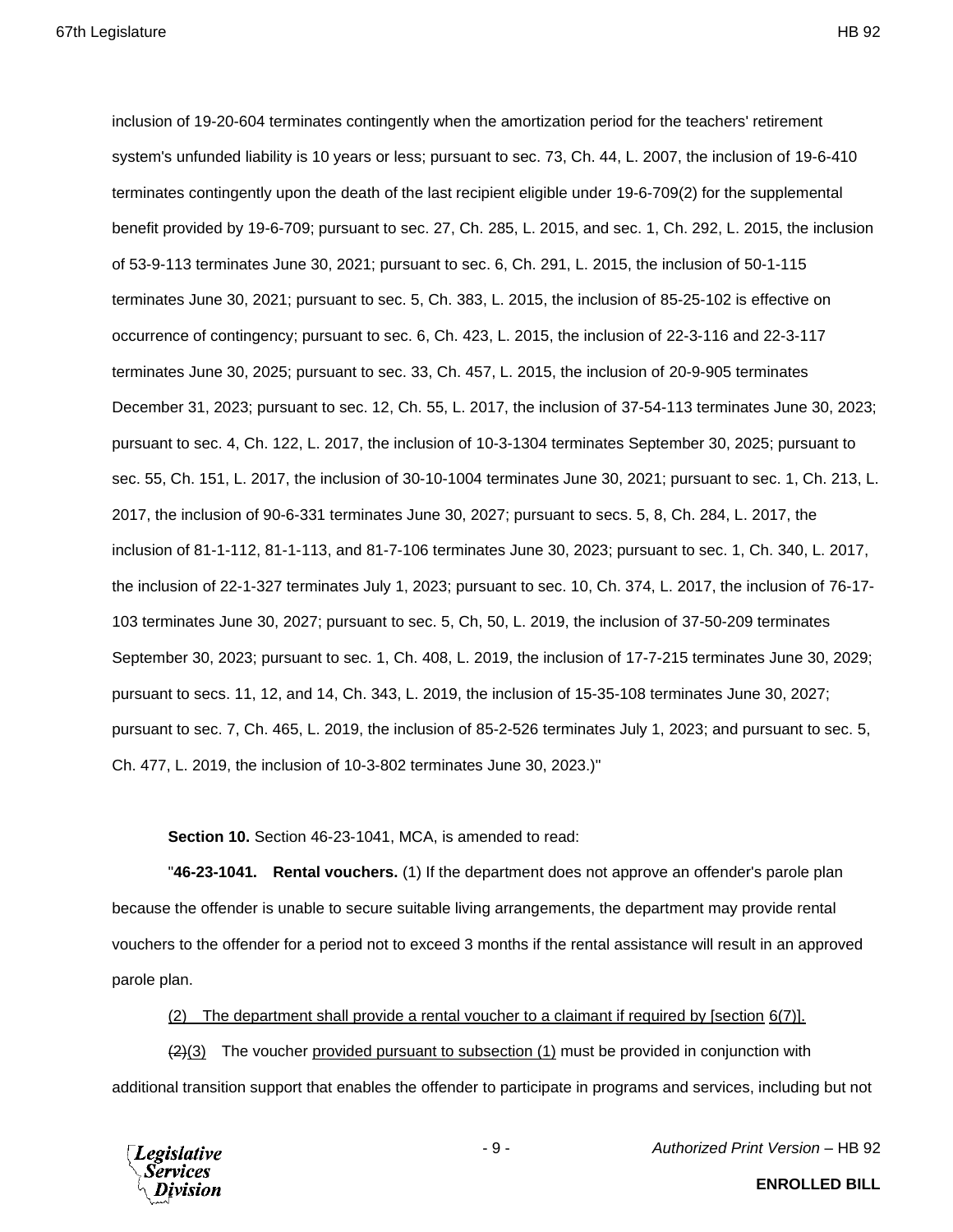limited to substance abuse treatment, mental health treatment, sex offender treatment, educational programming, or employment programming."

**Section 11. Transfer of funds.** After the appeal deadline, if no appeal is filed, or no later than 30 days from entry of remittitur by the Montana supreme court, 25% of the damages, costs of medical insurance and tuition, costs, and attorney fees awarded to the claimant shall be transferred from the general fund to the account established in [section 8].

**Section 12. Codification instruction.** [Sections 1 through 8] are intended to be codified as an integral part of Title 46, and the provisions of Title 46 apply to [sections 1 through 8].

**Section 13.** Severability. If a part of [this act] is invalid, all valid parts that are severable from the invalid part remain in effect. If a part of [this act] is invalid in one or more of its applications, the part remains in effect in all valid applications that are severable from the invalid applications.

**Section 14. Effective date.** [This act] is effective July 1, 2021.

**Section 15. Termination**. [This act] terminates June 30, 2023.

- END -

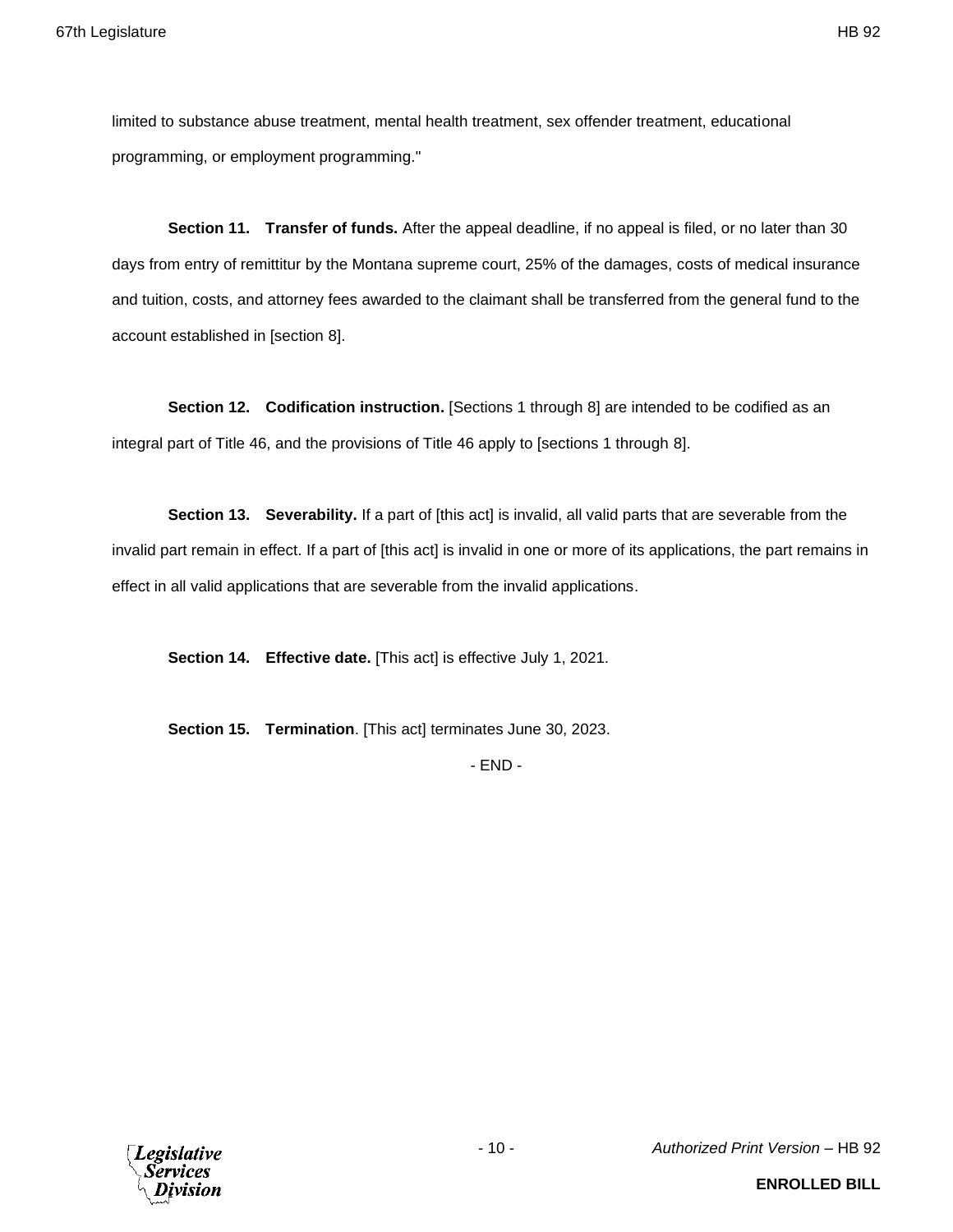I hereby certify that the within bill,

HB 92, originated in the House.

Chief Clerk of the House

Speaker of the House

| Signed this | day  |
|-------------|------|
| $\Omega$    | 2021 |

\_\_\_\_\_\_\_\_\_\_\_\_\_\_\_\_\_\_\_\_\_\_\_\_\_\_\_\_\_\_\_\_\_\_\_\_\_\_\_\_\_\_\_

\_\_\_\_\_\_\_\_\_\_\_\_\_\_\_\_\_\_\_\_\_\_\_\_\_\_\_\_\_\_\_\_\_\_\_\_\_\_\_\_\_\_\_

President of the Senate

| Sianed this |  |
|-------------|--|
| $\Omega$    |  |

\_\_\_\_\_\_\_\_\_\_\_\_\_\_\_\_\_\_\_\_\_\_\_\_\_\_\_\_\_\_\_\_\_\_\_\_\_\_\_\_\_\_\_